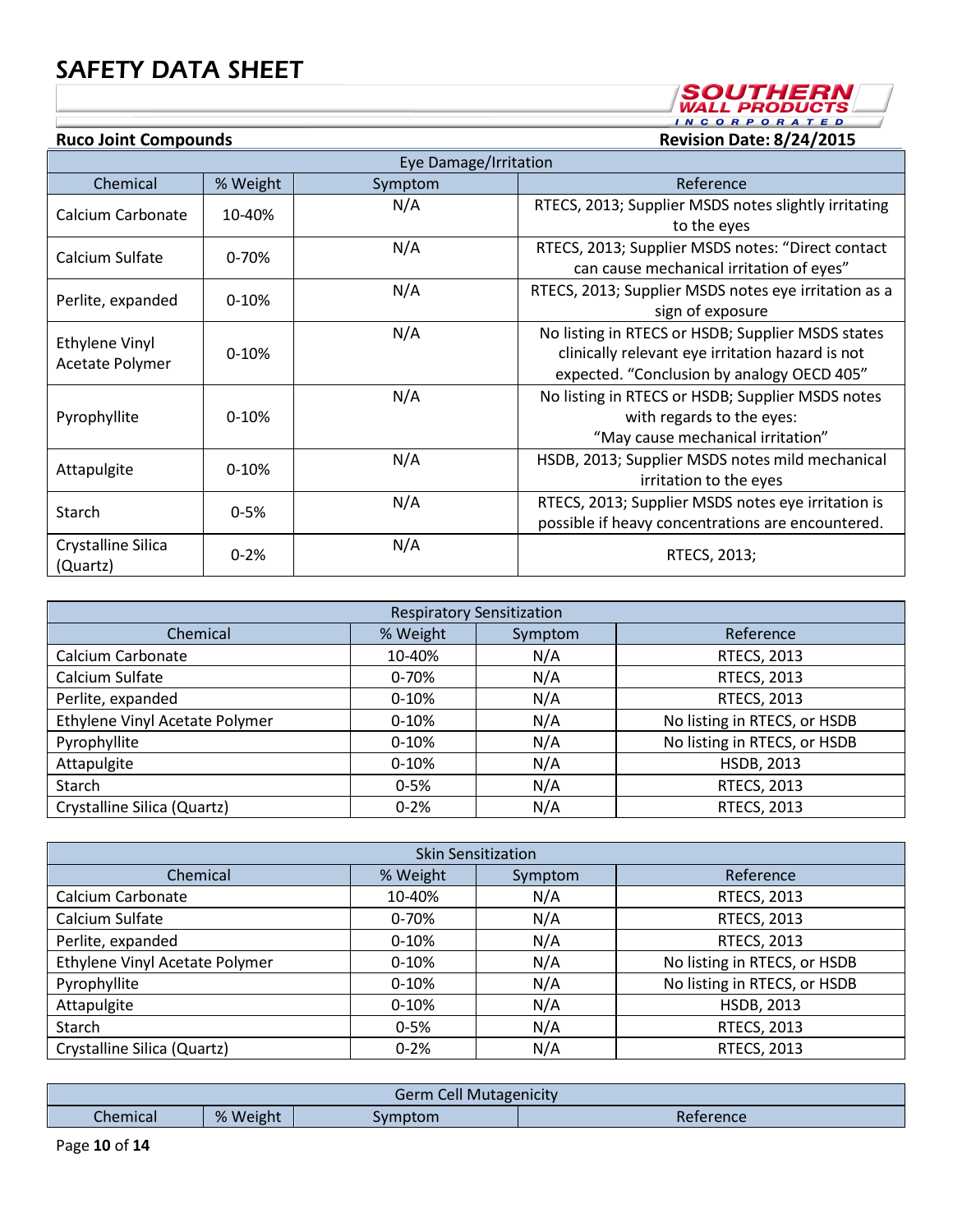

| <b>Germ Cell Mutagenicity</b>     |           |         |                                                                                                                                                                    |  |  |
|-----------------------------------|-----------|---------|--------------------------------------------------------------------------------------------------------------------------------------------------------------------|--|--|
| Chemical                          | % Weight  | Symptom | Reference                                                                                                                                                          |  |  |
| Calcium Carbonate                 | 10-40%    | N/A     | <b>RTECS, 2013</b>                                                                                                                                                 |  |  |
| Calcium Sulfate                   | $0 - 70%$ | N/A     | <b>RTECS, 2013</b>                                                                                                                                                 |  |  |
| Perlite, expanded                 | $0 - 10%$ | N/A     | <b>RTECS, 2013</b>                                                                                                                                                 |  |  |
| Ethylene Vinyl<br>Acetate Polymer | $0 - 10%$ | N/A     | No listing in RTECS or HSDB; Supplier MSDS notes:<br>"Based on known data a significant mutagenic<br>potential may be excluded Conclusion by analogy<br>OFCD 471." |  |  |
| Pyrophyllite                      | $0-10%$   | N/A     | No listing in RTECS or HSDB; Supplier MSDS indicates<br>there are no known mutagenic effects                                                                       |  |  |
| Attapulgite                       | $0 - 10%$ | N/A     | HSDB, 2013 indicates no genetic studies found                                                                                                                      |  |  |
| Starch                            | $0 - 5%$  | N/A     | <b>RTECS, 2013</b>                                                                                                                                                 |  |  |
| Crystalline Silica<br>(Quartz)    | $0 - 2%$  | N/A     | RTECS, 2013                                                                                                                                                        |  |  |

| <b>Reproductive Toxicity</b>   |           |         |                              |  |
|--------------------------------|-----------|---------|------------------------------|--|
| Chemical                       | % Weight  | Symptom | Reference                    |  |
| Calcium Carbonate              | 10-40%    | N/A     | <b>RTECS, 2013</b>           |  |
| Calcium Sulfate                | $0 - 70%$ | N/A     | <b>RTECS, 2013</b>           |  |
| Perlite, expanded              | $0-10%$   | N/A     | <b>RTECS, 2013</b>           |  |
| Ethylene Vinyl Acetate Polymer | $0-10%$   | N/A     | No listing in RTECS, or HSDB |  |
| Pyrophyllite                   | $0-10%$   | N/A     | No listing in RTECS, or HSDB |  |
| Attapulgite                    | $0-10%$   | N/A     | HSDB, 2013                   |  |
| Starch                         | $0 - 5%$  | N/A     | <b>RTECS, 2013</b>           |  |
| Crystalline Silica (Quartz)    | $0 - 2%$  | N/A     | RTECS, 2013                  |  |

| Specific Target Organ Toxicity (STOT) (Single Exposure) |           |         |                              |  |
|---------------------------------------------------------|-----------|---------|------------------------------|--|
| Chemical                                                | % Weight  | Symptom | Reference                    |  |
| Calcium Carbonate                                       | 10-40%    | N/A     | RTECS, 2013                  |  |
| Calcium Sulfate                                         | $0 - 70%$ | N/A     | RTECS, 2013                  |  |
| Perlite, expanded                                       | $0-10%$   | N/A     | <b>RTECS, 2013</b>           |  |
| Ethylene Vinyl Acetate Polymer                          | $0-10%$   | N/A     | No listing in RTECS, or HSDB |  |
| Pyrophyllite                                            | $0-10%$   | N/A     | No listing in RTECS, or HSDB |  |
| Attapulgite                                             | $0 - 10%$ | N/A     | <b>HSDB, 2013</b>            |  |
| Starch                                                  | $0 - 5%$  | N/A     | RTECS, 2013                  |  |
| Crystalline Silica (Quartz)                             | $0 - 2%$  | $N/A^*$ | <b>RTECS, 2013</b>           |  |

\*Inhalation of high concentrations of dust during sanding can irritate the nose, throat, and the upper respiratory tract.

| Specific Target Organ Toxicity (STOT) (Repeated Exposure) |           |     |                              |  |  |
|-----------------------------------------------------------|-----------|-----|------------------------------|--|--|
| % Weight<br>Chemical<br>Reference<br>Symptom              |           |     |                              |  |  |
| Calcium Carbonate                                         | 10-40%    | N/A | RTECS, 2013                  |  |  |
| Calcium Sulfate                                           | $0 - 70%$ | N/A | RTECS, 2013                  |  |  |
| Perlite, expanded                                         | $0 - 10%$ | N/A | RTECS, 2013                  |  |  |
| Ethylene Vinyl Acetate Polymer                            | $0 - 10%$ | N/A | No listing in RTECS, or HSDB |  |  |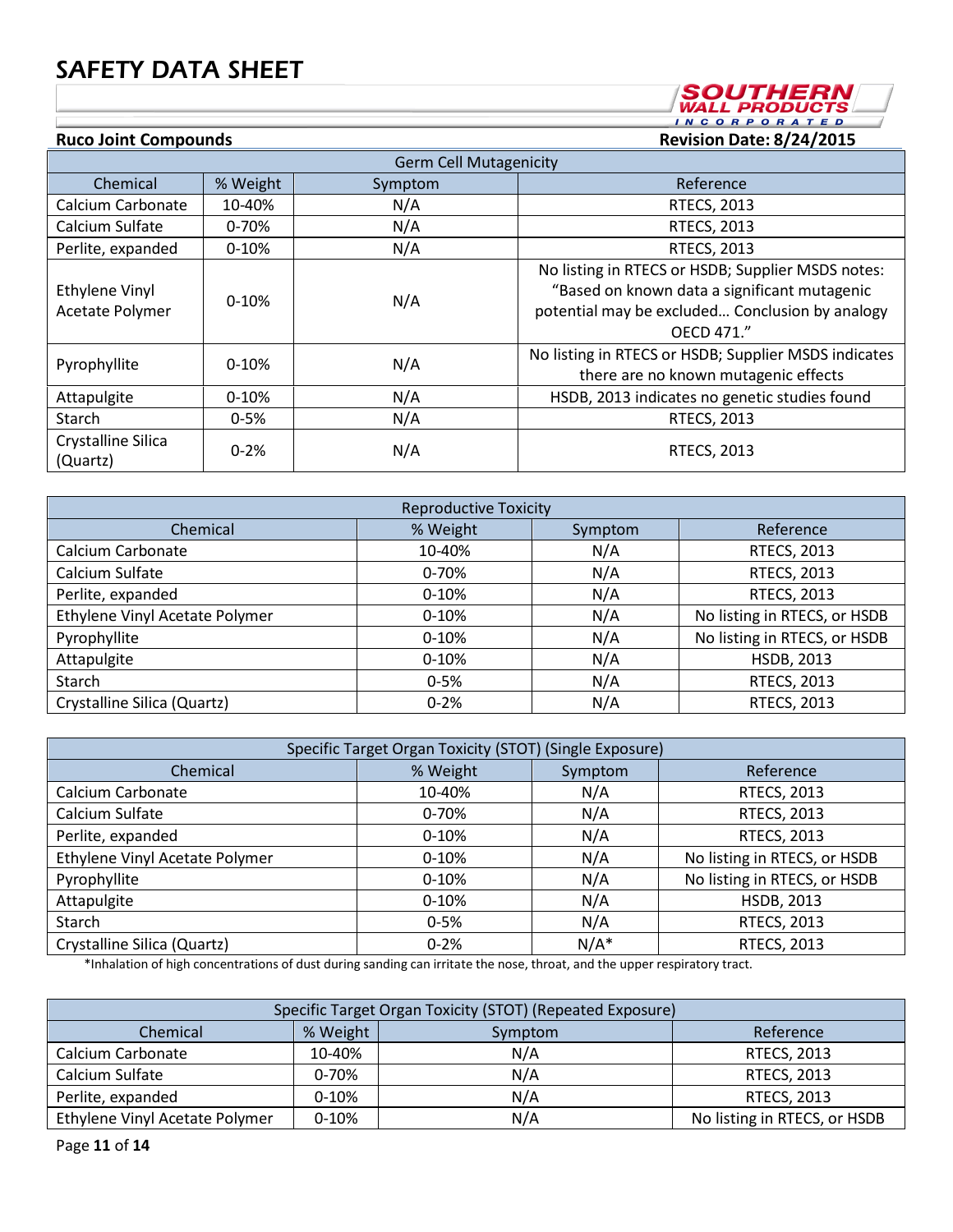**INCORPORATED Ruco Joint Compounds Revision Date: 1/26/18**

SOUTHERN *WALL PRODUCTS* 

| Specific Target Organ Toxicity (STOT) (Repeated Exposure) |          |                                                                                                                                                                                                                                                                                                                                             |                              |  |
|-----------------------------------------------------------|----------|---------------------------------------------------------------------------------------------------------------------------------------------------------------------------------------------------------------------------------------------------------------------------------------------------------------------------------------------|------------------------------|--|
| Chemical                                                  | % Weight | Symptom                                                                                                                                                                                                                                                                                                                                     | Reference                    |  |
| Pyrophyllite                                              | $0-10%$  | N/A                                                                                                                                                                                                                                                                                                                                         | No listing in RTECS, or HSDB |  |
| Attapulgite                                               | $0-10%$  | N/A                                                                                                                                                                                                                                                                                                                                         | HSDB, 2013                   |  |
| Starch                                                    | $0 - 5%$ | N/A                                                                                                                                                                                                                                                                                                                                         | RTECS, 2013                  |  |
| Crystalline Silica (Quartz)                               | $0 - 2%$ | Prolonged or repeated exposure to airborne<br>dust containing crystalline silica can cause<br>severe scarring of the lungs, a disease called<br>silicosis. The risk of developing silicosis is<br>dependent on the airborne concentration of<br>respirable-size silica to which an employee is<br>exposed and the duration of the exposure. | <b>HSDB, 2013</b>            |  |

## **(e) Carcinogenicity:**

Ruco Joint Compound is not listed by the IARC, NTP, OSHA, or ACGIH as a carcinogen. Ruco Joint Compound contains crystalline silica, which can cause a disease called silicosis. Crystalline silica is classified by IARC as carcinogenic to humans (Group 1). The National Toxicology Program (NTP) has characterized respirable silica as "known to be a human carcinogen." The ACGIH lists silica as a suspected human carcinogen (Group A2)

| Carcinogenicity                    |                  |                          |             |               |  |  |  |
|------------------------------------|------------------|--------------------------|-------------|---------------|--|--|--|
| Compound                           | <b>ACGIH</b>     | <b>IARC</b>              | <b>NTP</b>  | <b>Cal 65</b> |  |  |  |
| Calcium Carbonate (Limestone)      | Not listed       | Not listed               | Not listed  | Not listed    |  |  |  |
| Calcium Sulfate (Plaster of Paris) | Not listed       | Not listed<br>Not listed |             | Not listed    |  |  |  |
| Perlite, expanded                  | Not listed       | Not listed               | Not listed  | Not listed    |  |  |  |
| Ethylene Vinyl Acetate Polymer     | Not listed       | Not listed               | Not listed  | Not listed    |  |  |  |
| Pyrophyllite                       | Not listed       | Not listed               | Not listed  | Not listed    |  |  |  |
| Attapulgite (palygorskite)         | Not listed       | Not listed               | Not listed  | Listed        |  |  |  |
| Starch                             | Not listed       | Not listed               | Not listed  | Not listed    |  |  |  |
| Crystalline Silica (Quartz)        | A2-Suspected     | Group 1 - Known          | Known Human |               |  |  |  |
|                                    | Human Carcinogen | Human Carcinogen         | Carcinogen  | Listed        |  |  |  |

### *SECTION 12: ECOLOGICAL INFORMATION*

**This product has no known adverse ecological effects.**

- **(a)** Ecotoxicity: No Data
- **(b)** Persistence and degradability: No Data
- **(c)** Bioaccumulative potential: No Data
- **(d)** Mobility in soil: No Data
- **(e)** Other adverse effects: Not known to be hazardous to the ozone layer: No Data

### *SECTION 13: DISPOSAL CONSIDERATIONS*

**Description of waste residues and safe handling**: Use normal clean up procedures. Floor may be slippery; use care to avoid falling. Scoop or shovel spilled material into an appropriate waste container for disposal. Never discharge large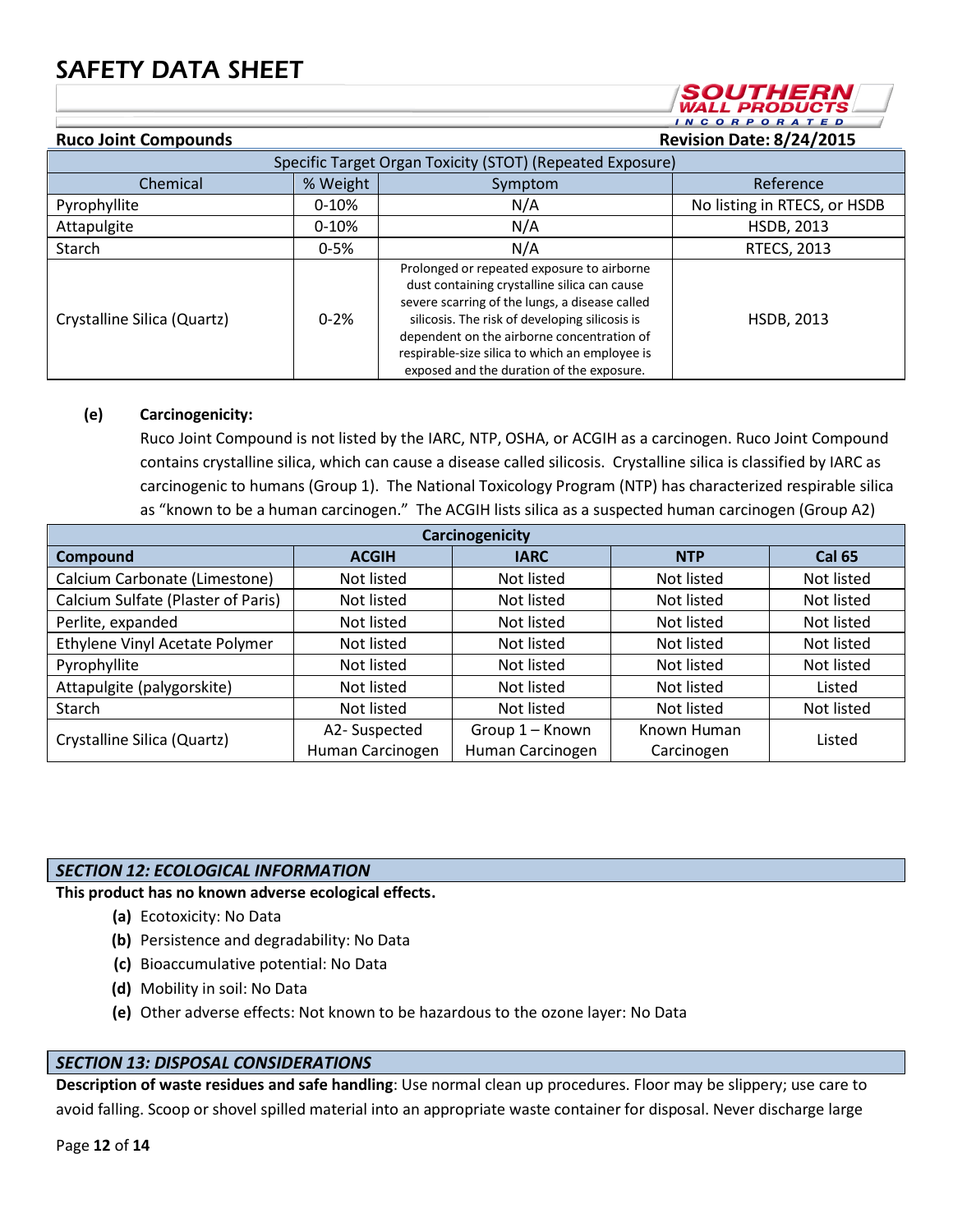releases directly into sewers or surface waters.

**Methods of disposal:** Waste must be disposed in accordance with federal, state and local environmental control regulations.

## *SECTION 14: TRANSPORT INFORMATION*

## **This product is not a hazardous material per DOT shipping regulations.**

- **(a)** UN number: No applicable information
- **(b)** UN proper shipping name: No applicable information
- **(c)** Transport Hazard classes: No applicable information
- **(d)** Packing group: No applicable information
- **(e)** Environmental hazards
	- i. Marine pollutant: No
- **(f)** Transport in bulk
	- i. IBC Code No applicable information
	- ii. Annex II of MARPOL 73/78 No applicable information
- **(g)** Special precautions: No applicable information

## *SECTION 15: REGULATORY INFORMATION*

**OSHA/MSHA HAZARD COMMUNICATION**: This product is considered hazardous and should be a part of the employer's

hazard's communication program.

**CERCLA-** Not considered hazardous

**EPCRA 302-** Not considered hazardous

**EPCRA 304-** Not considered hazardous

**SARA 313-** Not considered hazardous

### *SECTION 16: OTHER INFORMATION*

**Date of Preparation or Last Change:** 1/26/2018

### **Abbreviations and acronyms:**

**N/C** – Not Classified – No concern based on consideration of the sum of available data.

- **N/D** Not Determined
- **N/A**  Not Applicable or Not Available
- **N/R**  Not Regulated
- **CAS**  Chemical Abstract Service
- **EC** European Community

**STOT** – Specific Target Organ Toxicity

**OSHA** – US Occupational Safety and Health Organization

**PEL** – OSHA Permissible Exposure Limits

**ACGIH** – American Conference of Governmental Industrial Hygienists

Page **13** of **14**